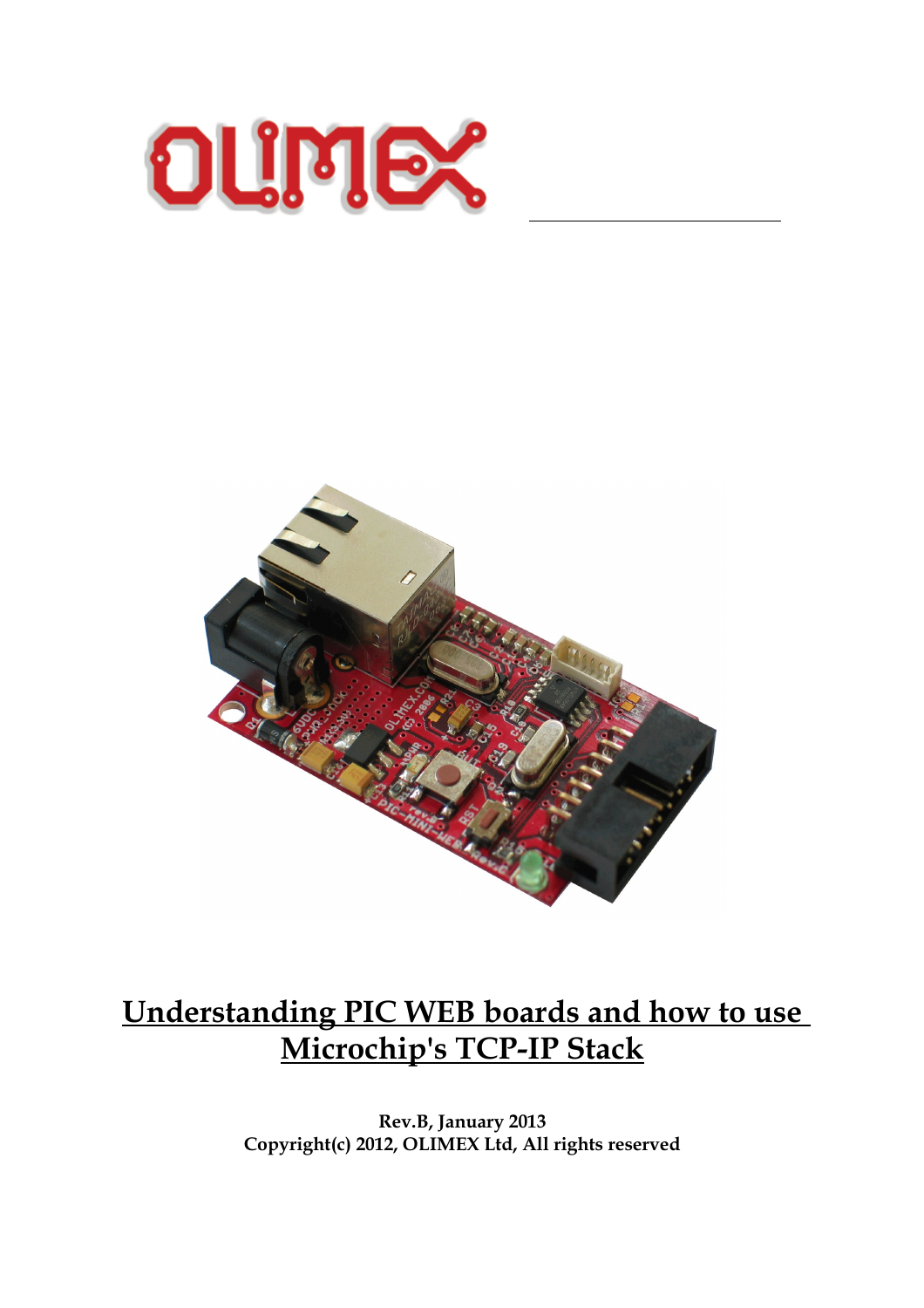# **INTRODUCTION:**

The PIC-WEB family of boards are development boards based on Microchip open source TCP-IP stack. At the moment this paper is written the family includes these boards:

#### **PIC-MICRO-WEB**

With PIC18F67J60 microcontroller with integrated Ethernet, 42 MHz operation, 128Kbytes Flash, 3.8 Kbytes Ram, AT45DB011 data flash for storage 128Kbytes space.

## **PIC-MINI-WEB**

With PIC18F25J10 microcontroller and ENC28J60 Ethernet controller, 40 MHz operation, 32Kbytes Flash, 1 KByte Ram, AT45DB011 dataflash for storage – 128KBytes space.

#### **PIC-WEB**

With PIC18F67J60 microcontroller and ENC28J60 Ethernet controller, 40 MHz operation, 32Kbytes Flash, 3.8 KBytes Ram, AT45DB011 dataflash for storage – 128KBytes space.

#### **PIC-MAXI-WEB**

With PIC18F97J60 with integrated Ethernet controller, 42 MHz operation, 128Kbytes Flash, 3.8 KByte Ram, AT45DB011 dataflash for storage – 128KBytes space.

#### **PIC-P67J60**

With PIC18F67J60 with integrated Ethernet controller, 42 MHz operation, 128Kbytes Flash, 3.8 KByte Ram, AT45DB011 dataflash for storage – 128KBytes space.

#### **PIC-GSM**

With PIC18F97J60 with integrated Ethernet controller, 42 MHz operation, 128Kbytes Flash, 3.8 KByte Ram, internal flash used for storage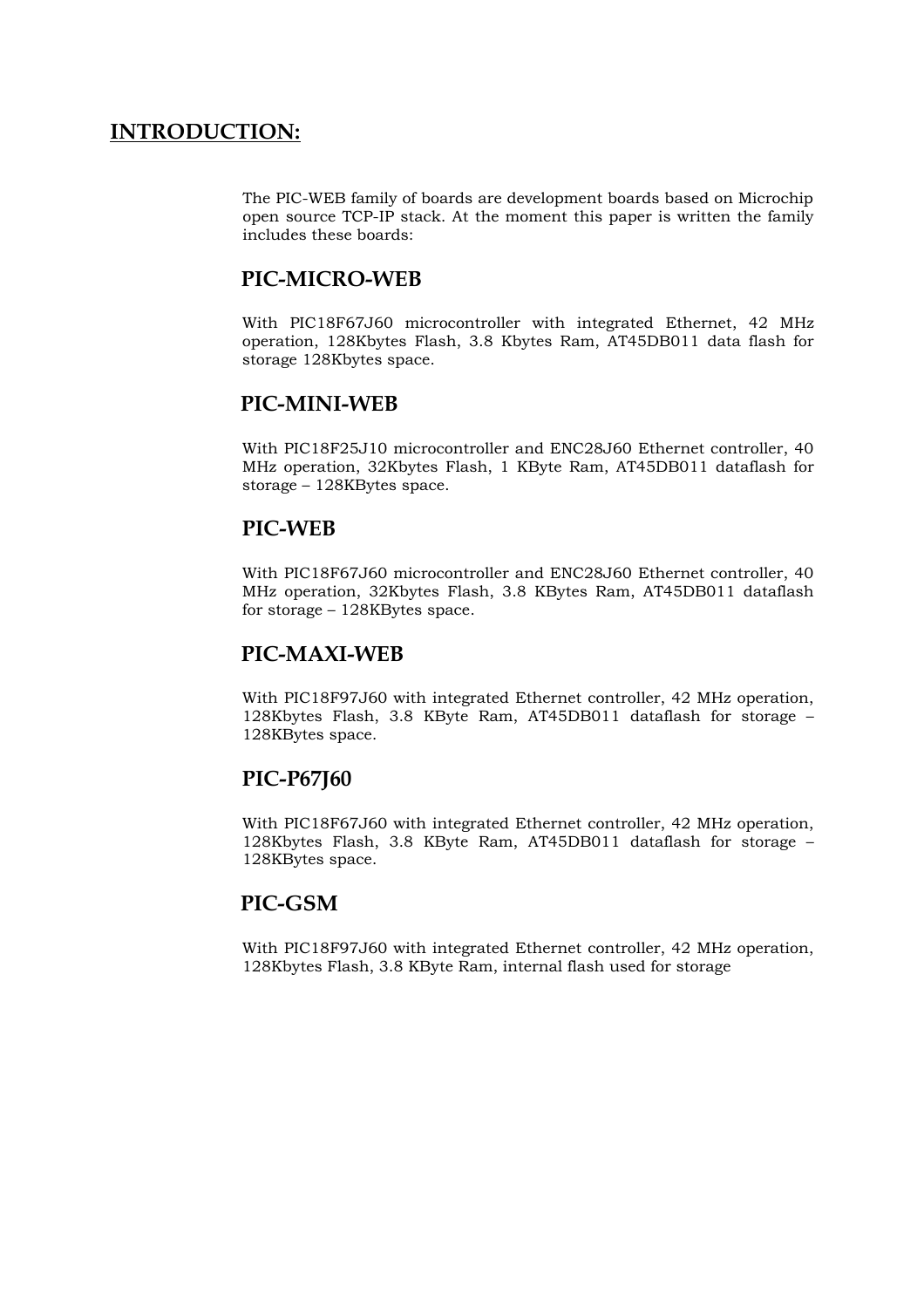# **SOFTWARE RUNNING ON THESE BOARDS:**

All the boards use a modified version of the current Microchip TCP/IP stack (ver. 4.18 as of the moment of writing) which is available for download from the web pages of the boards at<https://www.olimex.com/> The only exception are the PIC-WEB and PIC-MINI-WEB which use an older rev. 3.76 based software, again available for download from link on their web pages.

To compile the sources and program the boards you will need:

- MPLAB IDE available for free download from<http://www.microchip.com/>
- $\bullet$  Microchip MCC for PIC18 an evaluation version is also available
- MPLAB-compatilble programmer/debugger for example our PIC-KIT3 or compatible (you might need our PIC-ICSP adapter).

To may use the boards you will also need:

- An unused connection to your LAN
- A suitable power supply
- A serial cable (for PIC-WEB, PIC-MAXI-WEB, PIC-P67J60 and PIC-GSM)
- A terminal program configured at 19200 bps, 8N1 and no flow control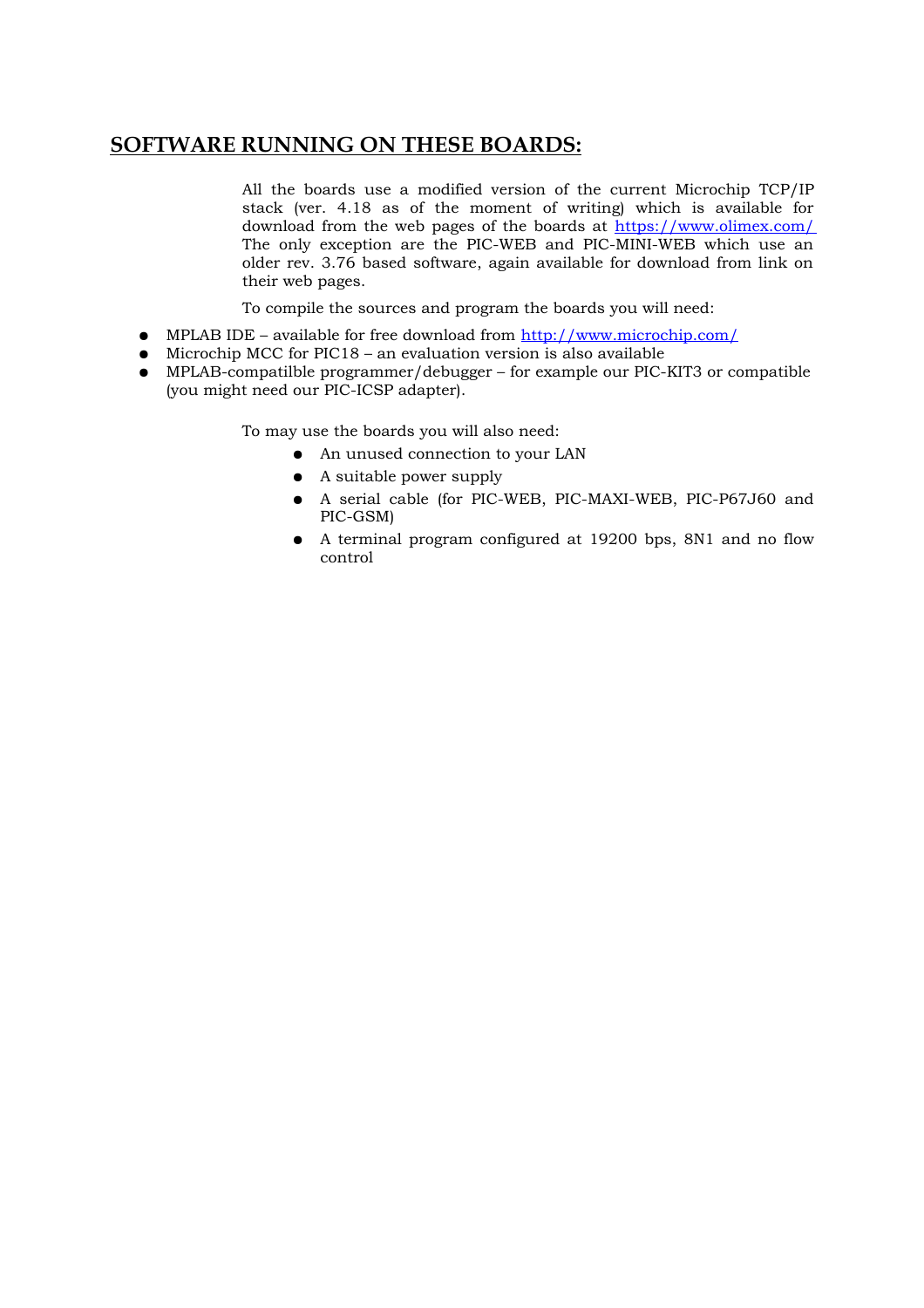# **DEFAUL BOARDS CONFIGURATION**

#### **PIC-MAXI-WEB:**

IP Address: 192.168.0.95 – DHCP ENABLED by default; the actual address used will be displayed on the LCD and on the serial port MAC address: 00:04:a3:00:00:05 ftp username: ftp password: olimex

#### **PIC-MICRO-WEB:**

IP Address: 192.168.0.98 – DHCP DISABLED by default MAC address: 00:04:a3:00:00:0a ftp username: ftp password: olimex

#### **PIC-P67J60:**

IP Address: 192.168.0.101 – DHCP ENABLED by default; the actual address used will be displayed on the serial port MAC address: 00:04:a3:00:00:0b ftp username: ftp password: olimex

#### **PIC-GSM:**

IP Address: 192.168.0.105 – DHCP DISABLED by default. MAC address: 00:04:a3:00:00:0c ftp username: NA password: NA

## **PIC-WEB, PIC-MINI-WEB:**

IP Address: 192.168.0.30 – DHCP DISABLED by default. MAC address: 00:04:a3:00:00:00 ftp username: ftp password: microchip

Note that newer versions of the stack might possibly have the new ftp username and password complying with the Microchip's original. Try with

username: admin password: microchip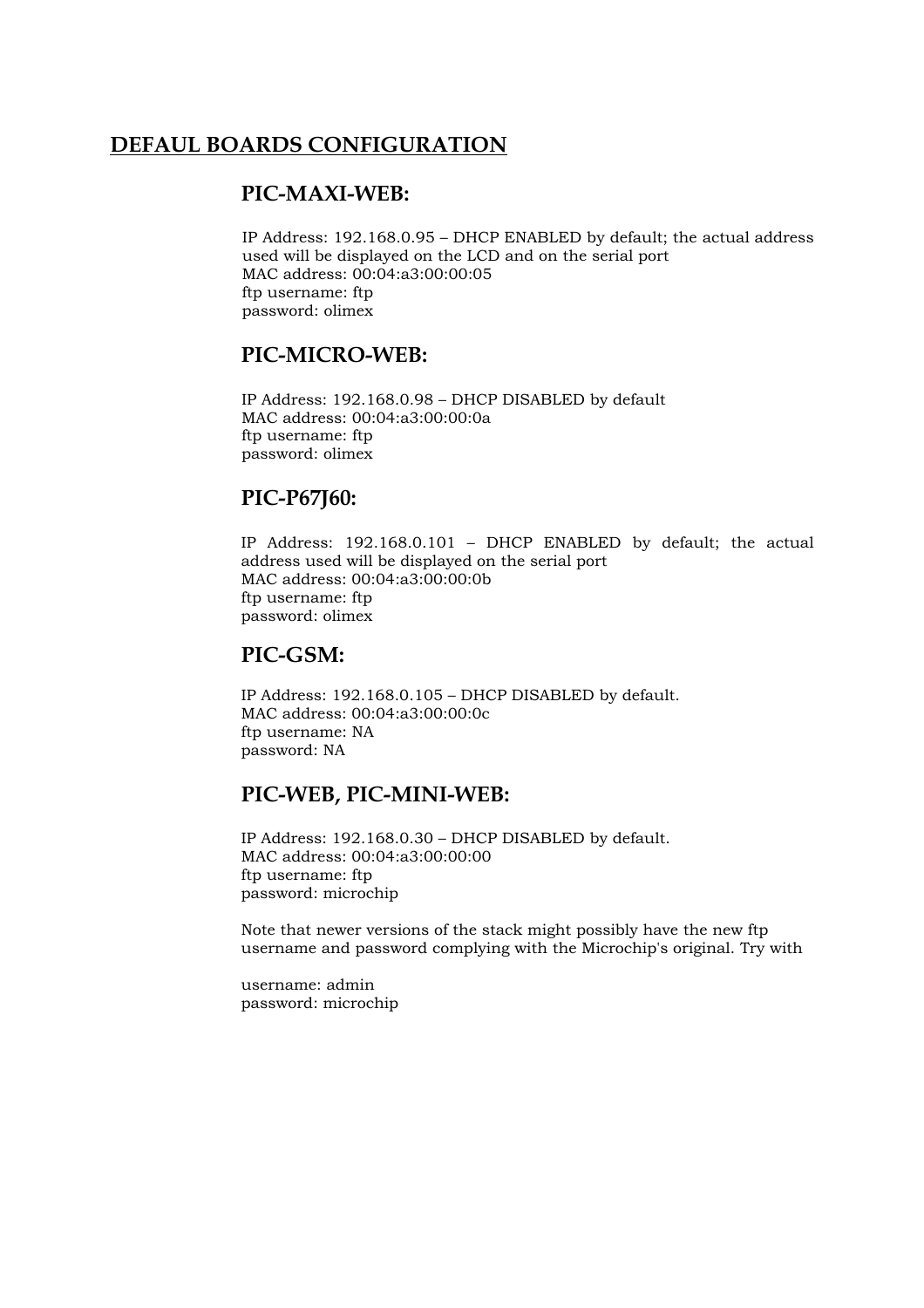# **Programming the precompiled hex-files to the board**

If you wish to restore the factory default software, the respective .hex files are supplied in the "precompiled" directory in the source archive. To program them to the board:

- Start MPLAB and select the appropriate processor type from "*Configure->Select Device*"
- Import the respective .hex file (*"File->Import*")
- Connect the board to your programmer and apply power
- $\bullet$  Select the correct programmer in MPLAB ("*Programmer->Select Tool*")
- Program the device ("*Programmer->Program*")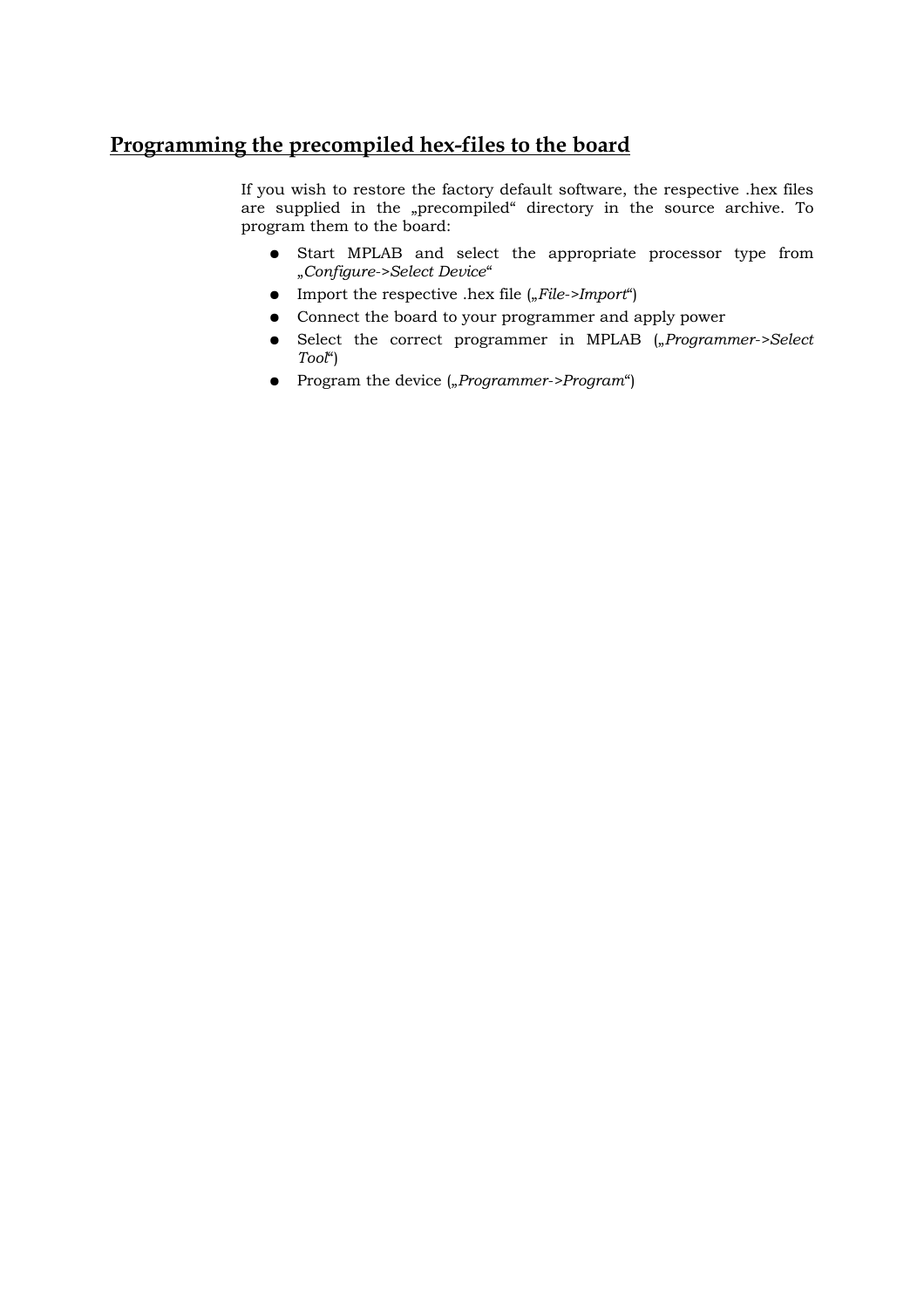#### **Invoking the menu on the serial port**

The boards that have a serial port can display a configuration menu that can be used to change the various configuration options of the board. By default this menu is not displayed and the user must follow a special procedure described below:

1.Connect the board to a serial port on your computer and start a terminal program at that port, configured for 19200bps, 8N1 data format

2.Press and hold the Button on the board (Button 1 on the PIC-MAXI-WEB).

3.Press and release the Reset button

4.Release the Button. If you continue to hold it for 4 seconds after you have released the reset button, the contents of the on-board dataflash will be completely erased and you will have to restore them.

If you have followed the procedure correctly, a menu should be displayed on the serial port.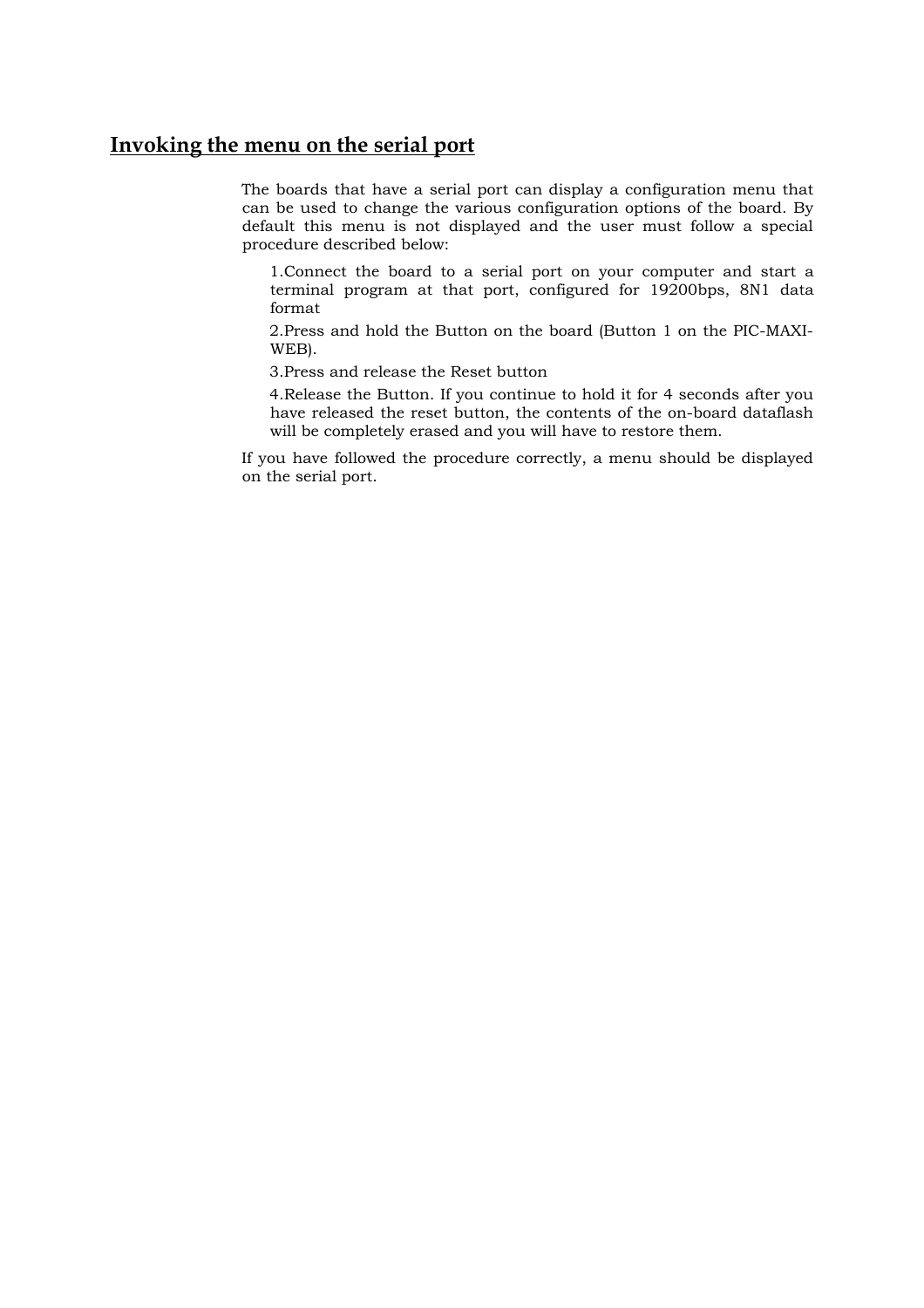# **Changing the board settings (IP & MAC addresses, etc.)**

Almost every setting of the boards can be changed. There are various ways to do that:

- On the PIC-WEB, PIC-MAXI-WEB and PIC-P67J60 you can enter the new settings through the menu on the serial port (see above)
- On the PIC-MAXI-WEB, PIC-MICRO-WEB and PIC-P67J60 you can use the "Configuration" webpage and change the settings from the available web interface
- On the PIC-MINI-WEB and the PIC-GSM you need to recompile the source code and reprogram the boards. This is needed because the PIC-GSM does not have an external memory and the settings are stored directly in the program memory, which cannot be changed by itself. On the PIC-MINI-WEB a serial port is not available and there are no enough resources available to implement a web-based configuration interface.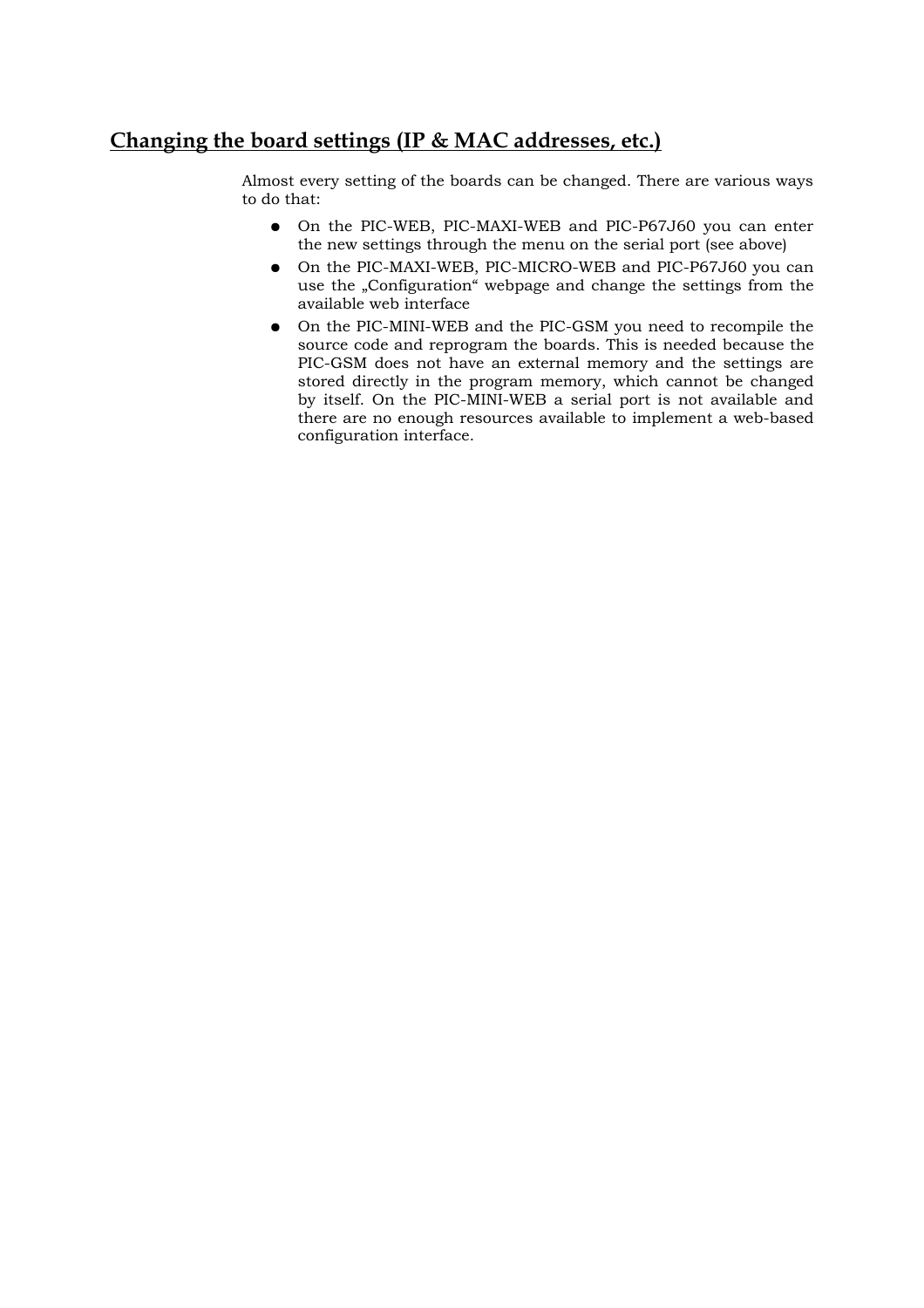#### **Uploading web pages to the board.**

The html pages that are displayed to the user are independent from the rest of the program and are stored in the dataflash memory on the board in all cases except on the PIC-GSM board, where they are embedded in the rest of the program. So in most cases the user also needs to upload a new webpage image. This image is generated by the MPFS2.exe utility available in the "*Microchip\TCPIP Stack\Utilities*" directory. The user should supply an input directory containing the pages (e.g. "*TCPIP Demo App\WebPagesOlimexMaxi*" for PIC-MAXI-WEB) and set the options – the output file format and the MPFS type. For the different boards these settings are as follows:

**PIC-WEB, PIC-MINI-WEB**: Output: Bin Image; Advanced->Output Format: MPFS Classic

**PIC-MICRO-WEB, PIC-MAXI-WEB, PIC-P67J60**: Output: Bin Image; Advanced->Output Format: MPFS 2

**PIC-GSM**: Output: C18Array; Advanced->Output Format: MPFSClassic

If you are using the PIC-GSM board, copy the resulting .c file to your project directory, overwriting the old one and compile the project (see below for details about compiling from sources). If you are using any of the other boards, you just need to upload the resulting .bin file to the board. There is one or more method available depending on the board type you use.

If you are using PIC-WEB or PIC-MAXI-WEB you can upload a new image through the serial port. Enter the menu on the serial port and choose "*Download MPFS image*", then use your terminal program's send function with a Xmodem protocol - if you are using HyperTerminal on Windows, this is available at the "*Transfer->Send File*" menu.

If you are using a PIC-MICRO-WEB, PIC-MAXI-WEB or PIC-P67J60 you can upload the .bin file directly from your web browser. Go to the page **http://board\_ip\_address/mpfsupload** and use the web form.

NB! Internet Explorer is broken and sometimes the upload fails. Please use another browser.

If you have a PIC-WEB or PIC-MINI-WEB you can use an ftp client to upload the file to the board. One such client available on every Windows Installation is the command-line FTP.EXE. To use it, start a command prompt (*Start menu->Run->Cmd.exe*) and change to the directory where your file is located e.g. if it is located in *"c:\tests\pic\_web*\" type: *c:\> cd tests\pic\_web*

Then start the terminal client to your board and, after a successfull login, send the file:

c:\tests\pic\_web> *ftp board\_ip\_address (e.g. 192.168.0.232)* Connected to 192.168.0.232.

220 Ready User (192.168.0.232:(none)): *ftp* 331 Password required Password: 230 Logged in ftp> *put web.bin*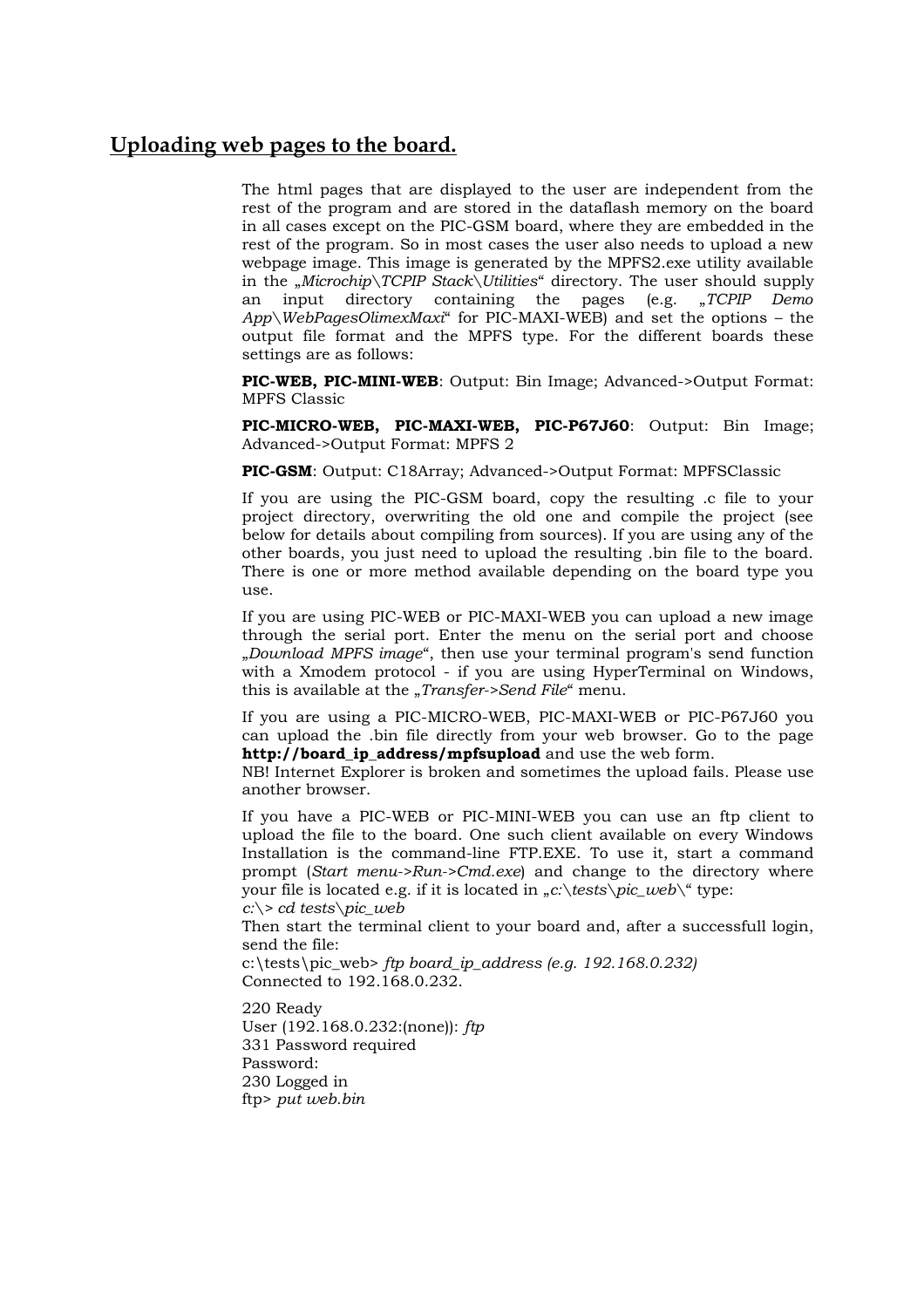# **COMPILING THE SOURCES**

After you have fulfilled the requirements, download the sources from the addresses given above and extract them. Then start up MPLAB and load the appropriate project, e.g. OLIMEX\_MAXIWEB.mcw, OLIMEX\_P67J60.mcw, etc. After you have compiled the project, you should be able to program the board. Note that if you program the board using the "Debugger" menu, it will work when ran from the MPLAB but the board will NOT work later in standalone mode – you should use the "Programmer" menu instead.

#### **Modifying the stack to support additional features**

The software stack that runs on these boards can easily be modified to accommodate for different user's needs. A quick run-down of the different features available is given below

#### **Overview**

There are two different http servers available in the stack – HTTP and HTTP\_2. Depending on the version used, the interaction dynamic interaction between the stack and the web pages displayed is handled in a different way

## **HTTP – the old server**

This server is used in the PIC-WEB, PIC-MINI-WEB and PIC-GSM boards.

# **Dynamic variables**

The dynamic variables and command handlers commands are given an unique number which must be defined(and logically matched) in both the web pages and the source. An example, taken from an older revision of PIC-MAXI-WEB is given below:

The dynamic variables are defined in the web pages as a 2-byte hexadecimal value prefixed with a "**%**", e.g. "**%2a**". When the web server encounters such a variable in a .cgi page that is to be sent to the user it executes the function

*WORD HTTPGetVar(BYTE var, WORD ref, BYTE\* val)*

where the "**var**" is the variable encountered, "**ref**" is a callback counter used when this function needs to write multiple bytes to the client and **\*val** is a pointer where the function should write the output. For example to return the state of the button 1 the relevant code is:

in **index.cgi**

*Button1: %04<br>* in **maindemo\_maxiweb.c**

*#define VAR\_DIGIN0 (0x04) // Momentary push button*

*inputs* inside **HTTPGetVar()** *case VAR\_DIGIN0:*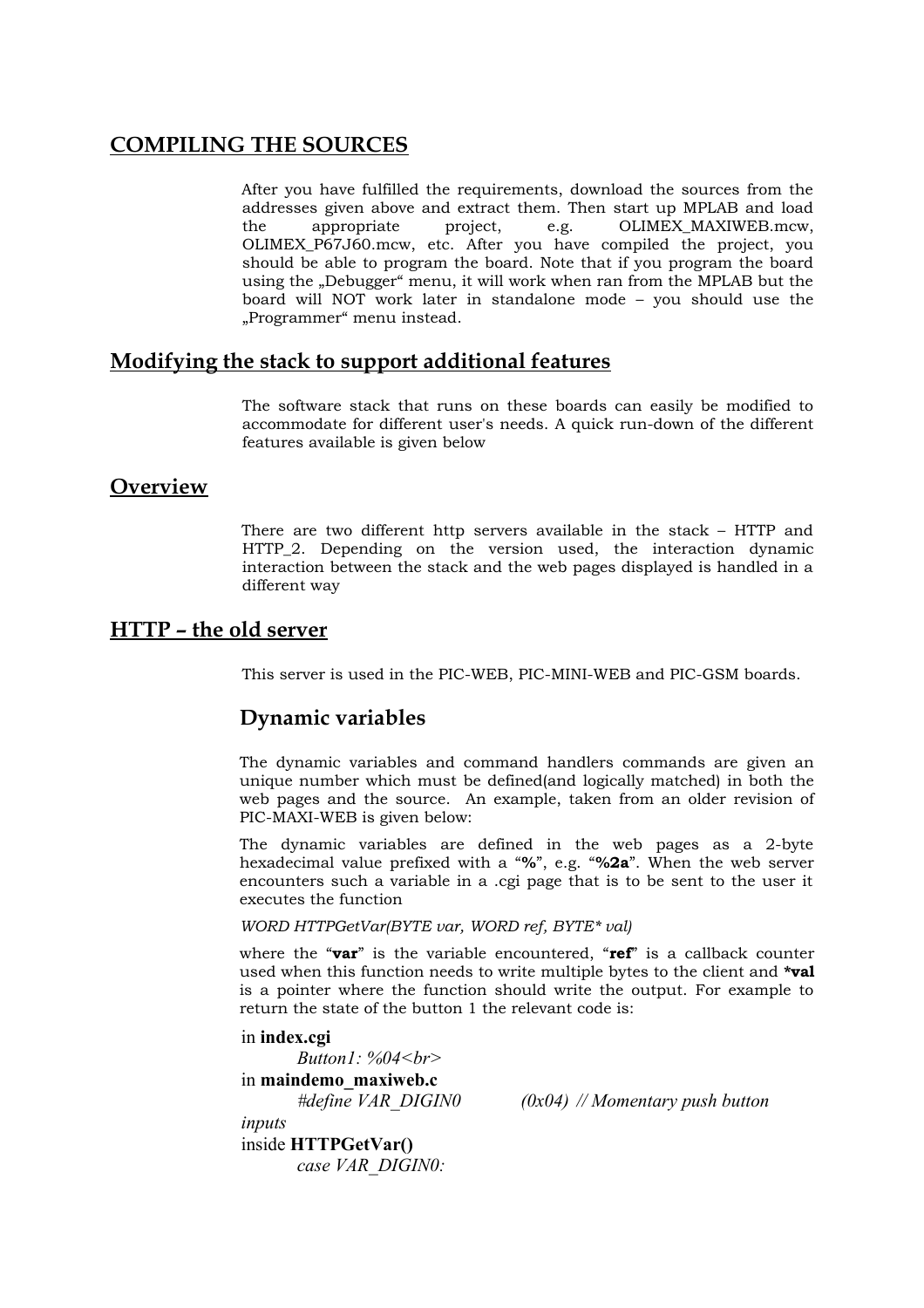*\*val = BUTTON0\_IO ? '1':'0'; break;*

Note that if the data that needs to be returned requires extensive(and time consuming) processing, this is best done asynchronously in the **ProcessIO()** function and the only thing done in **HTTPGetVar()** should be the actual outputting of the data. An example of this is the temperature measurement:

inside **ProcessIO()**

```
tmp = *((WORD*)(&ADRESL));
if(Temperature>512) 
{
       tmp = tmp – 512;
       tmp/=9;
       Temperature = 20 + tmp;
} 
else 
{
       tmp = 512 – tmp;
       tmp/=9;
       Temperature = 20 – tmp;
}
// Convert 10-bit value into ASCII string
itoa(Temperature, TEMPString); <= This takes a lot of time!
```
#### inside **HTTPGetVar()**

*case VAR\_ANAIN\_AN1: \*val = TEMPString[(BYTE)ref]; if(TEMPString[(BYTE)ref] == '\0') return HTTP\_END\_OF\_VAR;*  $else$  *if(TEMPString[(BYTE)++ref] == '\0'*) *return HTTP\_END\_OF\_VAR; return ref;*

The above example also shows the usage of the "**ref**" variable in the **HTTPGetVar()** function in order to output multiple characters. Basically this function gets called with an increasing "**ref**" until it returns a **HTTP\_END\_OF\_VAR**.

#### **Form processing**

The other kind of interaction between the web pages and the server is form processing. Only the "GET" method is supported by the server and each form must have it's own unique id at both the stack source and the web page. The handling is done by the **HTTPExecCmd()** function that is defined as:

*void HTTPExecCmd(BYTE\*\* argv, BYTE argc)*

where **\*\*argv** is a pointer to the parameters passed by the "GET" action and the **argc** is the number of parameters. The relevant code to set the two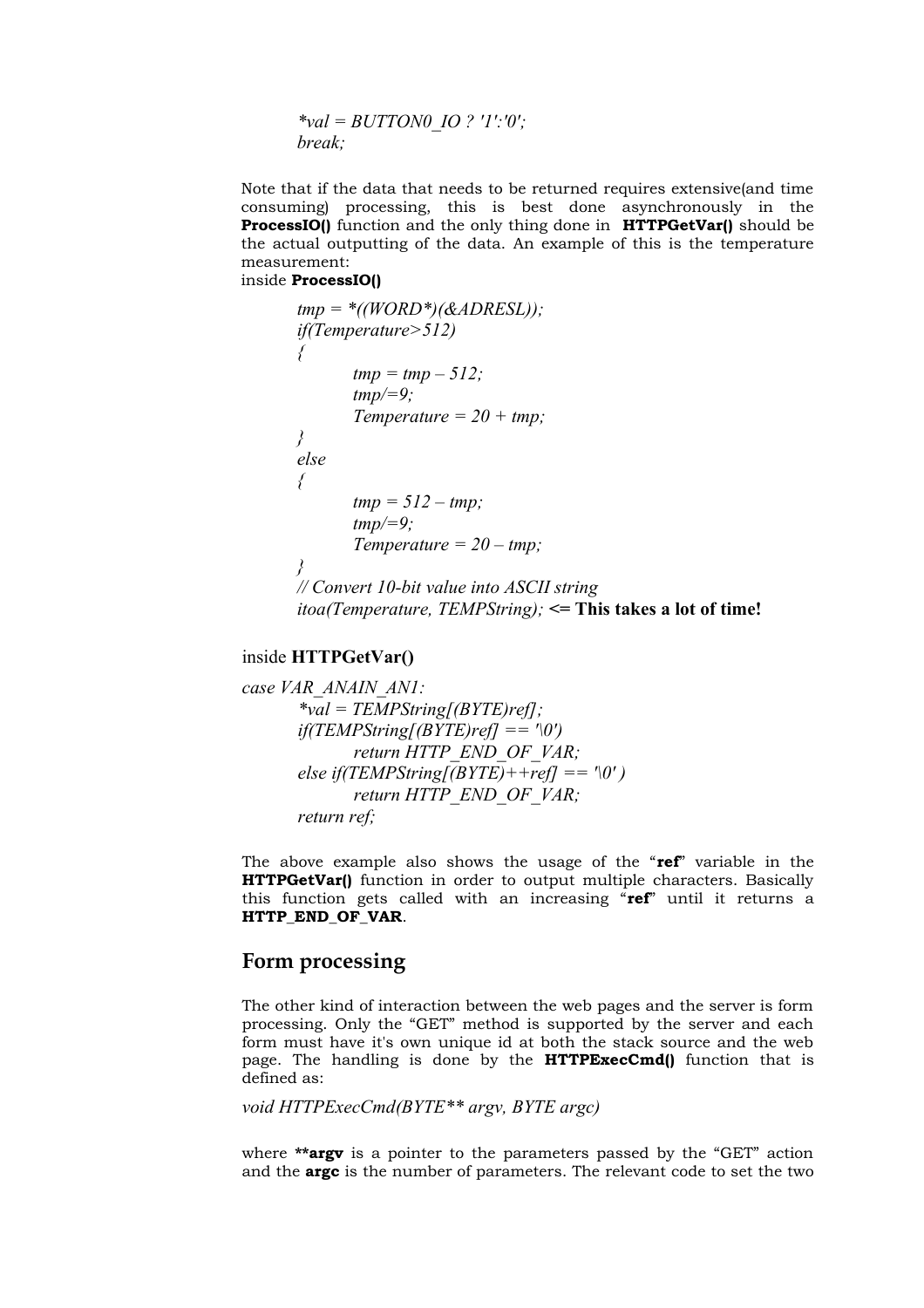```
relays is:
in index.cgi
      <form method="get" action="0">
           <b>Actions</b><br>Toggle RELAYs:<br>
                 <input type="submit" name="1"
value="RELAY2"></input> <input type="submit"
name="0" value="RELAY1"></input> </form>
in maindemo_maxiweb.c
      #define CGI_CMD_DIGOUT (0)
      #define CMD_RELAY1 (0x0)
      #define CMD_RELAY2 (0x1)
inside HTTPExecCmd()
     command = \frac{argv}{0}[0] \neq '0'; \leq here we extract the value of
"action" from above
     /* Find out the cgi file name and interpret parameters accordingly*/
     switch(command)
     {
           case CGI_CMD_DIGOUT:
           var = argv[1][0] - '0'; \leq here we extract the value of
"name" from above
           switch(var)
           {
                 case CMD_RELAY1:
                 RELAY1_IO ^= 1;
                 break;
                 case CMD_RELAY2:
                 RELAY2_IO ^= 1;
                 break;
          }
     }
```
#### **HTTP2 server**

This server is used in the PIC-MICRO-WEB, PIC-MAXI-WEB and PIC-P167J60 boards. The handling of the dynamic content is quite different from the old server and because of that the two servers are discussed separately.

#### **Dynamic variables**

Dynamic variables are defined in the web pages in the format "~<variable\_name>~" (e.g. "**~version~**"). When the filesystem image is generated by the MPFS2 utility, it also generates an include file called HTTPPrint.h that needs to be placed in the project's directory. This file contains the declarations of the functions that return the respective variables – in the above example the function handling the variable **~version~** will be:

*void HTTPPrint\_version(void);*

This function should be defined in one of the source files and generally just uses one or more of the **HTTPPut\*()** family of functions to output the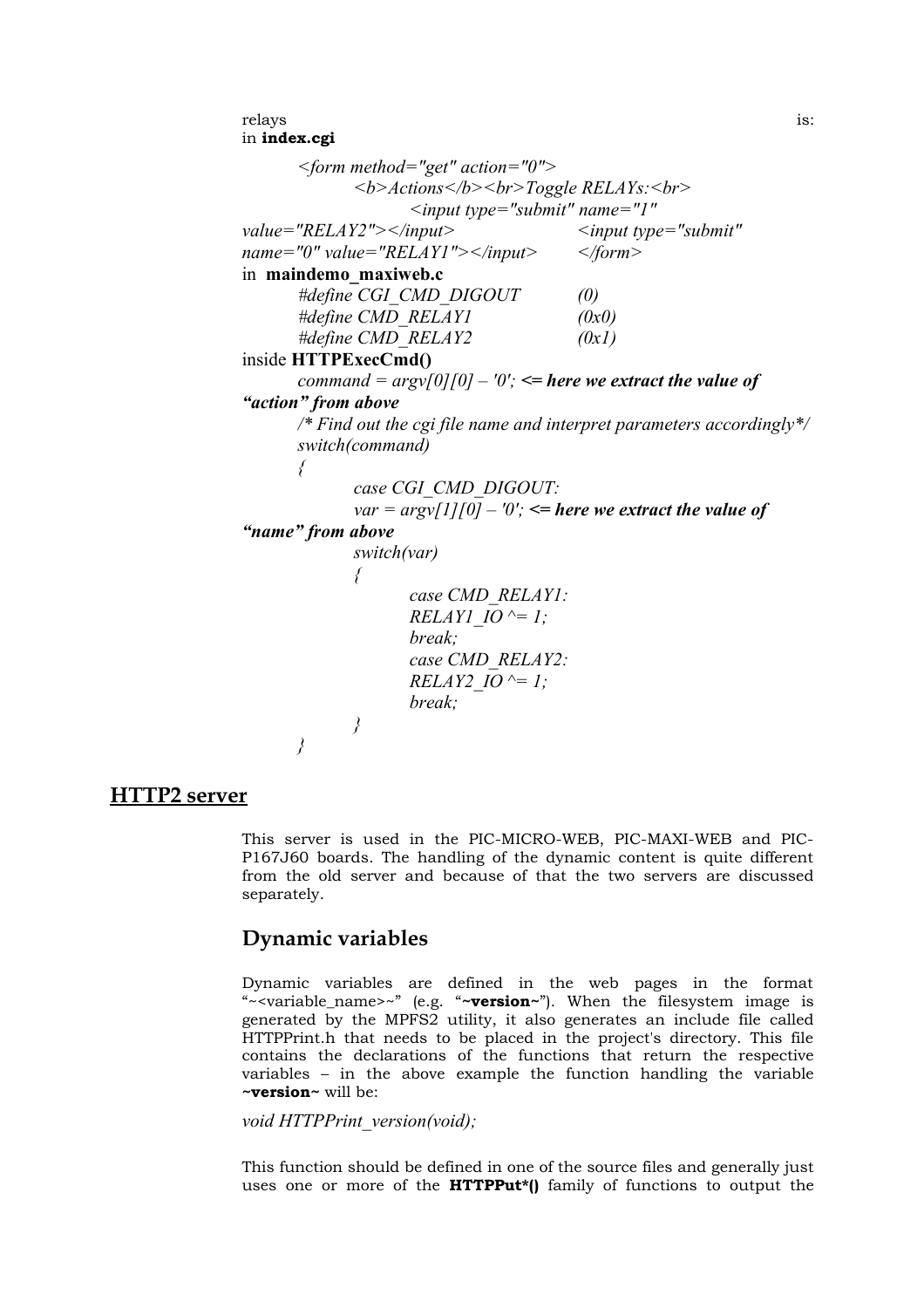string that needs to be displayed to the user. So the actual function will look like:

*void HTTPPrint\_version(void) { TCPPutROMArray(sktHTTP,(ROM void\*)VERSION, strlenpgm((ROM char\*)VERSION)); }*

where the VERISON constant is defined as *#define VERSION "v4.18"*

#### **Form Processing**

Form processing in the HTTP2 version of the stack is also very different. Both the "GET" and "POST" methods are supported and are handled differently.

# **HTTP "GET" handling**

When the client generates a HTTP "GET" request, it is dispatched to the HTTPExecuteGet() function in the relevant *\*\_HTTPApp.c* file (e.g. *Maxiweb\_HTTPApp.c*). Inside that function the first operation is to extract the filename of the form that caused the call. After that, the user can parse the rest of the parameters (using **HTTPGetArg()** family of functions), and at the end return either a success or that the operation cannot be completed at this moment ( **HTTP\_IO\_DONE** or **HTTP\_IO\_WAITING** respectively). An example of the function that handles the setting of two LEDs through a GET request is given below:

*HTTP\_IO\_RESULT HTTPExecuteGet(void)*

*BYTE \*ptr; BYTE filename[20];*

```
MPFSGetFilename(curHTTP.file, filename, 20);
if(!memcmppgm2ram(filename, "leds.cgi", 8))
{
       ptr = HTTPGetROMArg(curHTTP.data, (ROM BYTE *)"led");
       switch(*ptr) 
       {
              case '1':
                      LED1 IO ^{\wedge} = 1;
                      break;
               case '2':
                      LED2 IO ^{\wedge} = 1;
                      break;
       }
}
return HTTP_IO_DONE;
```
*{*

*}*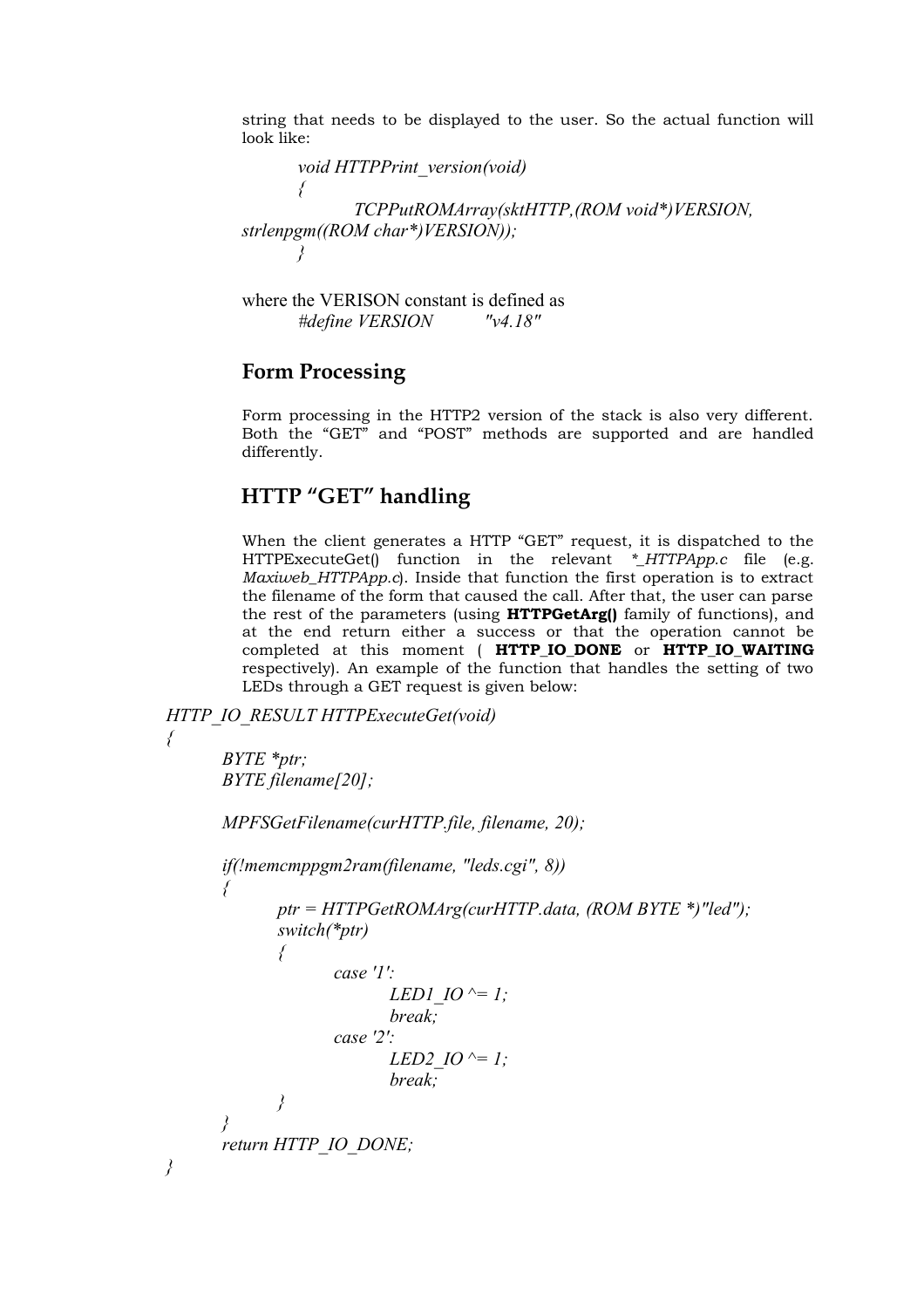# **HTTP "POST" handling**

The other form processing method available is "POST". This method does not require all the data to be available at the start of the processing, so the length of the parameters is virtually unlimited. The handling is done in the **HTTPExecutePost()** function that is just a dispatcher that calls the various **HTTPPost\*()** functions based on the name of the file that caused the "POST" request. These functions are basically the same as the **HTTPExecuteGet()** function with the exception that if more data is required that is not yet received it could return a **HTTP\_IO\_NEED\_DATA** and be called again when that additional data is available. An example is the **HTTPPostLCD()** function that is used to display a text to the LCD on the PIC-MAXI-WEB

*static HTTP\_IO\_RESULT HTTPPostLCD(void)*

```
{
```
*BYTE \*ptr; WORD len;*

*// Look for the lcd string len = TCPFindROMArray(sktHTTP, (ROM BYTE \*)"lcd=", 4, 0, FALSE);*

```
// If not found, then throw away almost all the data we have and ask for more
if(len == 0xffff)
```

```
{
            curHTTP.byteCount -= TCPGetArray(sktHTTP, NULL,
TCPIsGetReady(sktHTTP) - 4);
            return HTTP_IO_NEED_DATA;
```

```
}
```
*// Throw away all data preceeding the lcd string curHTTP.byteCount -= TCPGetArray(sktHTTP, NULL, len);*

```
// Look for end of LCD string
len = TCPFind(sktHTTP, '&', 0, FALSE);
if(len == 0xffff)
       len = curHTTP.byteCount;
```
*// If not found, ask for more data if(curHTTP.byteCount > TCPIsGetReady(sktHTTP)) return HTTP\_IO\_NEED\_DATA;*

*// Prevent buffer overflows if(len > HTTP\_MAX\_DATA\_LEN - 2) len = HTTP\_MAX\_DATA\_LEN - 2;*

```
// Read entire LCD update string into buffer and parse it
len = TCPGetArray(sktHTTP, curHTTP.data, len);
curHTTP.byteCount -= len;
curHTTP.data[len] = \langle 0':ptr = HTTPURLDecode(curHTTP.data);
ptr = HTTPGetROMArg(curHTTP.data, (ROM BYTE *)"lcd");
```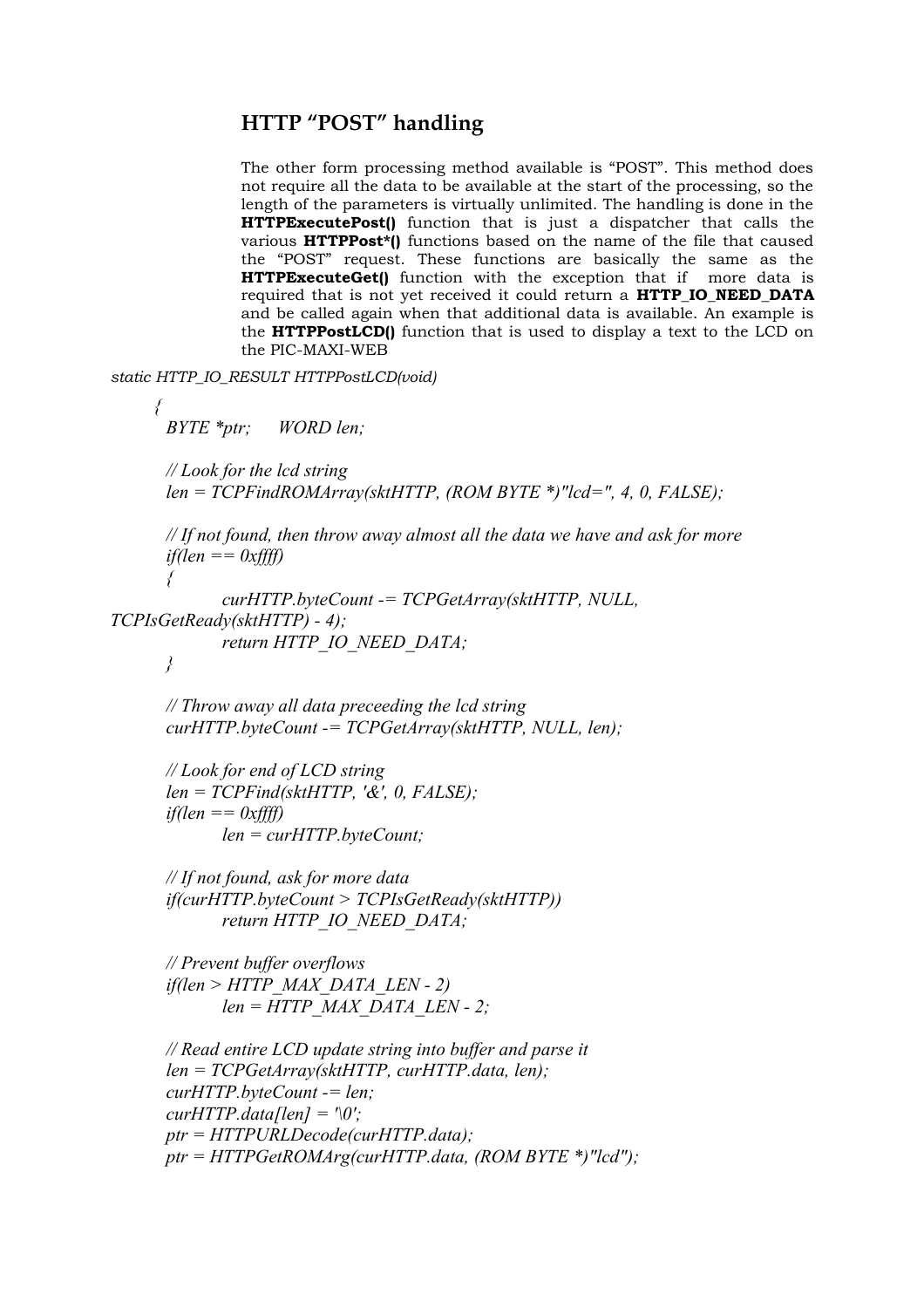*// Copy up to 32 characters to the LCD if(strlen((char\*)curHTTP.data) < 32u) { memset(LCDText, ' ', 32); strcpy((char\*)LCDText, (char\*)ptr); } else { memcpy(LCDText, (void \*)ptr, 32); } LCDUpdate();*

*strcpypgm2ram((char\*)curHTTP.data, (ROM void\*)"forms.htm"); curHTTP.httpStatus = HTTP\_REDIRECT;*

*return HTTP\_IO\_DONE; }*